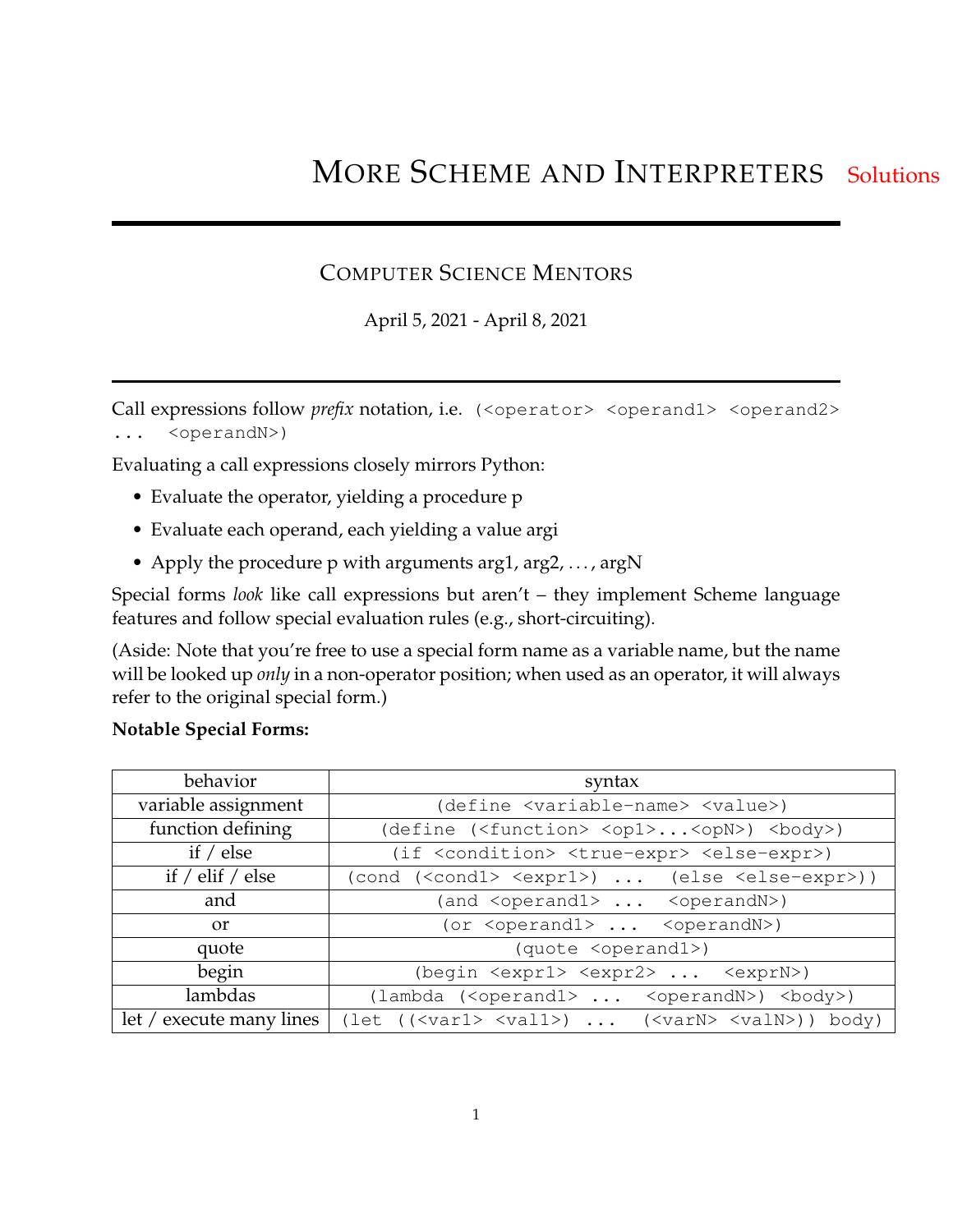## **1 What Would Scheme Print?**

1. What will Scheme output? scm> (**if** 1 1 (/ 1 0))

1

If statements in Scheme have the form (if cond true-result false-result). Since 1 is a truthy value, we return the second argument, 1, and never evaluate the third argument due to short circuiting.

```
scm> (if 0 (/ 1 0) 1)
```

```
Error: Zero Division
```
Recall that 0 is a Truth-y value in Scheme. Thus (/ 1 0) evaluates to a Zero Division Error

```
scm> (and 1 #f (/ 1 0))
```
#f

And statements return the first falsey value it encounters. In this case, the second argument is #f, so it returns that and never reaches the third argument.

scm> (**and** 1 2 3)

3

Short-circuiting rules apply. This means that and returns the first False-y value or the last Truth-y value. In this case, the last Truth-y value is 3.

```
scm> (or #f #f 0 #f (/ 1 0))
```
 $\Omega$ 

On the other hand, or statements return the first truthy value it encounters. In this case, that is the third argument, 0, and does not evaluate anything after.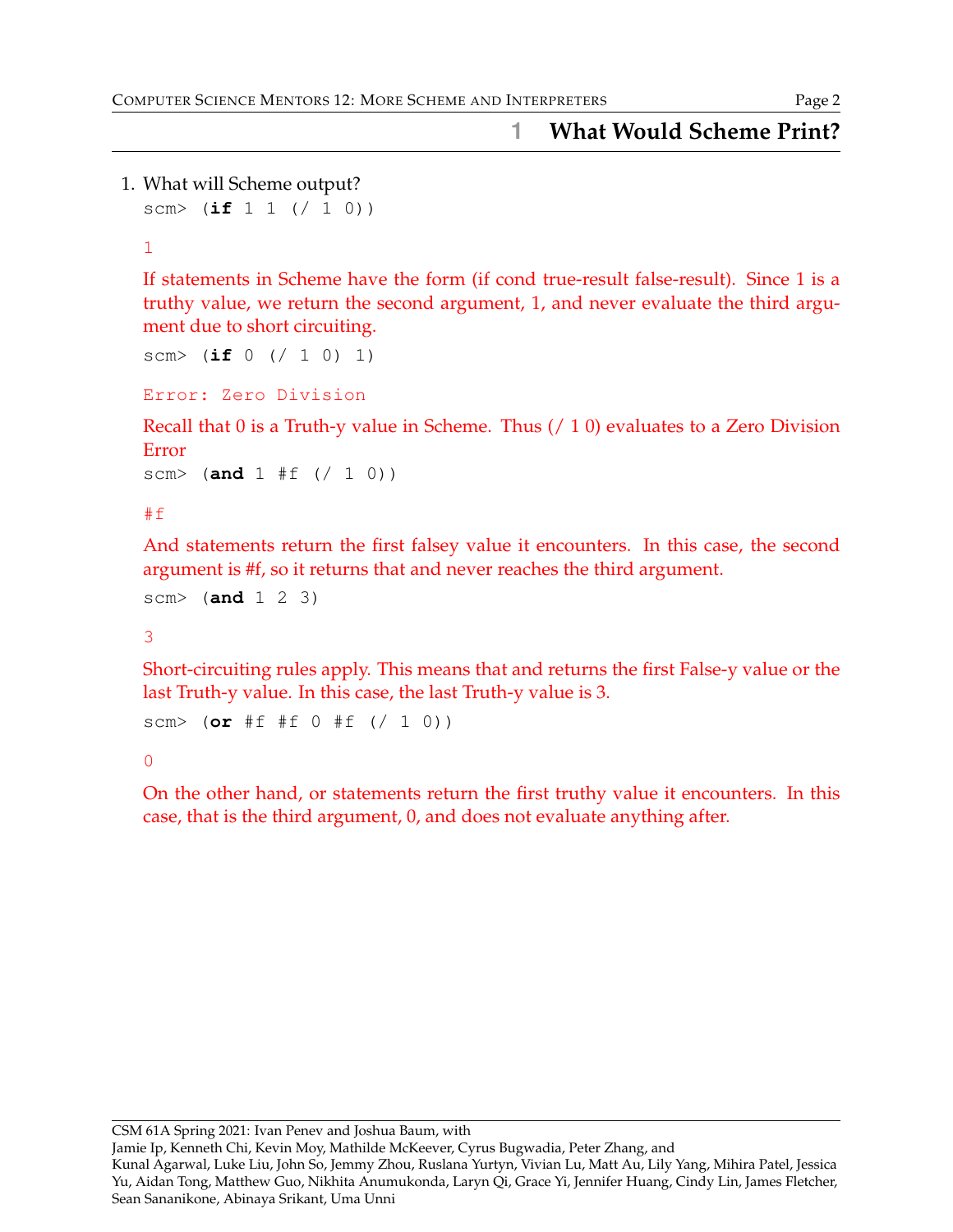scm> (**and** (**and**) (**or**))

#### #f

The special form or without any arguments evaluates to #f. The special form and without any arguments evaluates to #t. Also, short-circuiting rules apply. This means that and returns the first False-y value or the last Truth-y value. In this case, the first False-y value is #f.

```
scm> (define a 4)
```
a

The define statement in Scheme always returns the name of the variable defined, in this case, a.

```
scm> ((lambda (x y) (+ a x y)) 1 2)
```
7

We make a new lambda that takes in two arguments, x and y. The set of parentheses around the lambda evaluates it with the arguments 1 and 2, so we evaluate the body of the lambda with arguments 1 and 2, which adds them together.

scm> ((**lambda** (x y z) (y x z)) 2 / 2)

1

We make a new lambda that takes in three arguments, x, y and z. The set of parentheses around the lambda evaluates it with the arguments 2, / and 2 respectively, so we evaluate the body of the lambda with x as 2, y as  $\ell$ , and z as 2. The body of the lambda is equivalent to (/ 2 2), and that's what gets evaluated and returned. scm> ((**lambda** (x) (x x)) (**lambda** (y) 4))

4

We make a new lambda that takes in one argument x. The set of parentheses around the lambda evaluates it with an argument of another lambda function, so we run the body (x x) with x as the (lambda (y) 4). Recall that evaluating an operator happens by putting parentheses around the operator and passing in an operand. When we do (x x), we're evaluating the operator x with the parameter x. Therefore we're now doing (lambda (y) 4) evaluated with the argument y as (lambda (y) 4). Since we evaluate the lambda, we evaluate the body and return it, which is 4.

Jamie Ip, Kenneth Chi, Kevin Moy, Mathilde McKeever, Cyrus Bugwadia, Peter Zhang, and

Kunal Agarwal, Luke Liu, John So, Jemmy Zhou, Ruslana Yurtyn, Vivian Lu, Matt Au, Lily Yang, Mihira Patel, Jessica Yu, Aidan Tong, Matthew Guo, Nikhita Anumukonda, Laryn Qi, Grace Yi, Jennifer Huang, Cindy Lin, James Fletcher, Sean Sananikone, Abinaya Srikant, Uma Unni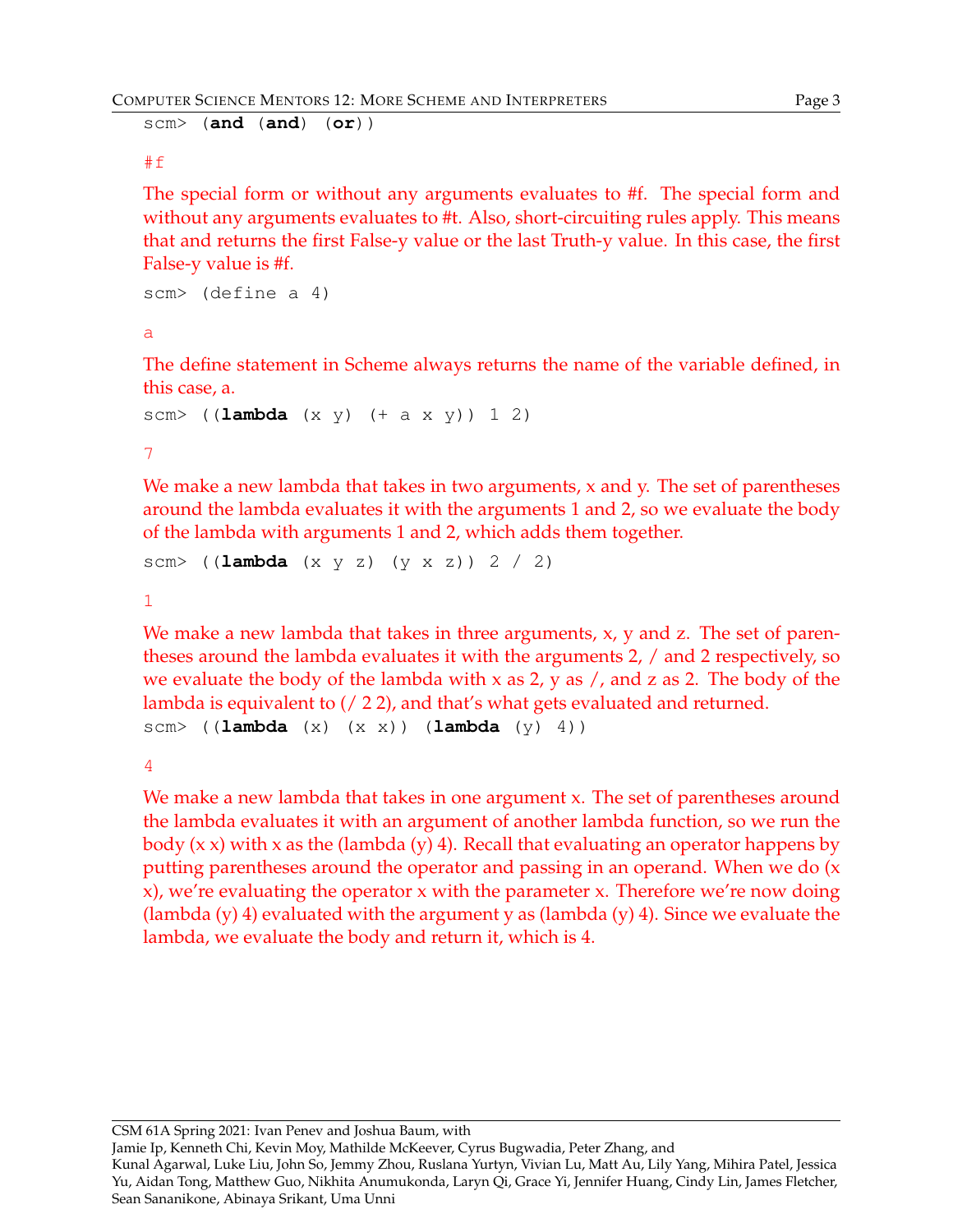```
2. What will Scheme output?
  scm> (define boom1 (/ 1 0))
```
Error: Zero Division

Unlike Python, when we define in Scheme, we have to evaluate the body expression and bind it to the name boom1. Evaluating the body gives us an error.

```
scm> (define boom2 (lambda () (/ 1 0)))
```
boom2

We are defining another variable boom2. The value of boom2 is a lambda expression. Note that since boom2 is only being defined, not called, we do not evaluate the body of the lambda expression. So, this line will return the function name, boom2.

```
scm> (boom2)
```
### Error: Zero Division

Sean Sananikone, Abinaya Srikant, Uma Unni

Now we are trying to call the function boom2, and so we are evaluating the body of the lambda expression. This expression is  $(710)$ , so just as we had before, we get an error from attempting to divide by 0.

(a) Why/How are the two boom definitions above different?

The first line is setting boom1 to be equal to the value  $(7 \ 1 \ 0)$ , which turns out to be an error. On the other hand, boom2 is defined as a lambda that takes in no arguments that, when called, will evaluate  $(7 \ 1 \ 0)$ .

(b) How can we rewrite boom2 without using the **lambda** operator?

(define (boom2) (/ 1 0))

boom2's initial definition defines a variable that evaluates to a function. Instead, let's define boom2 as a function. When we do this, then the body of the function is not evaluated upon definition, but rather, when we call the function.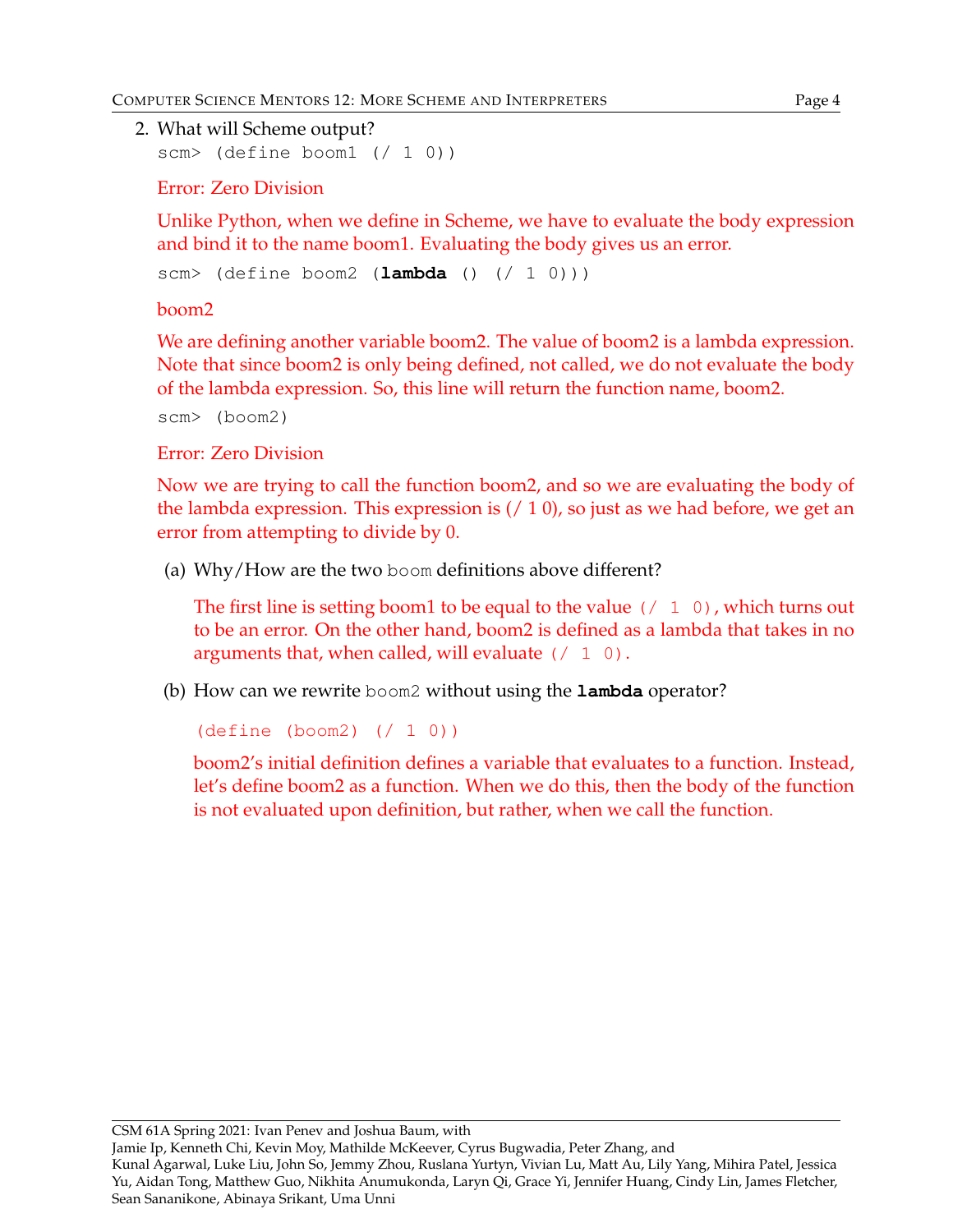```
3. What will Scheme output?
  scm> (define c 2)
  c
  scm> (eval 'c)
  2
  scm> '(cons 1 nil)
  (cons 1 nil)
  scm> (eval '(cons 1 nil))
  (1)
  scm> (eval (list 'if '(even? c) 1 2))
  1
```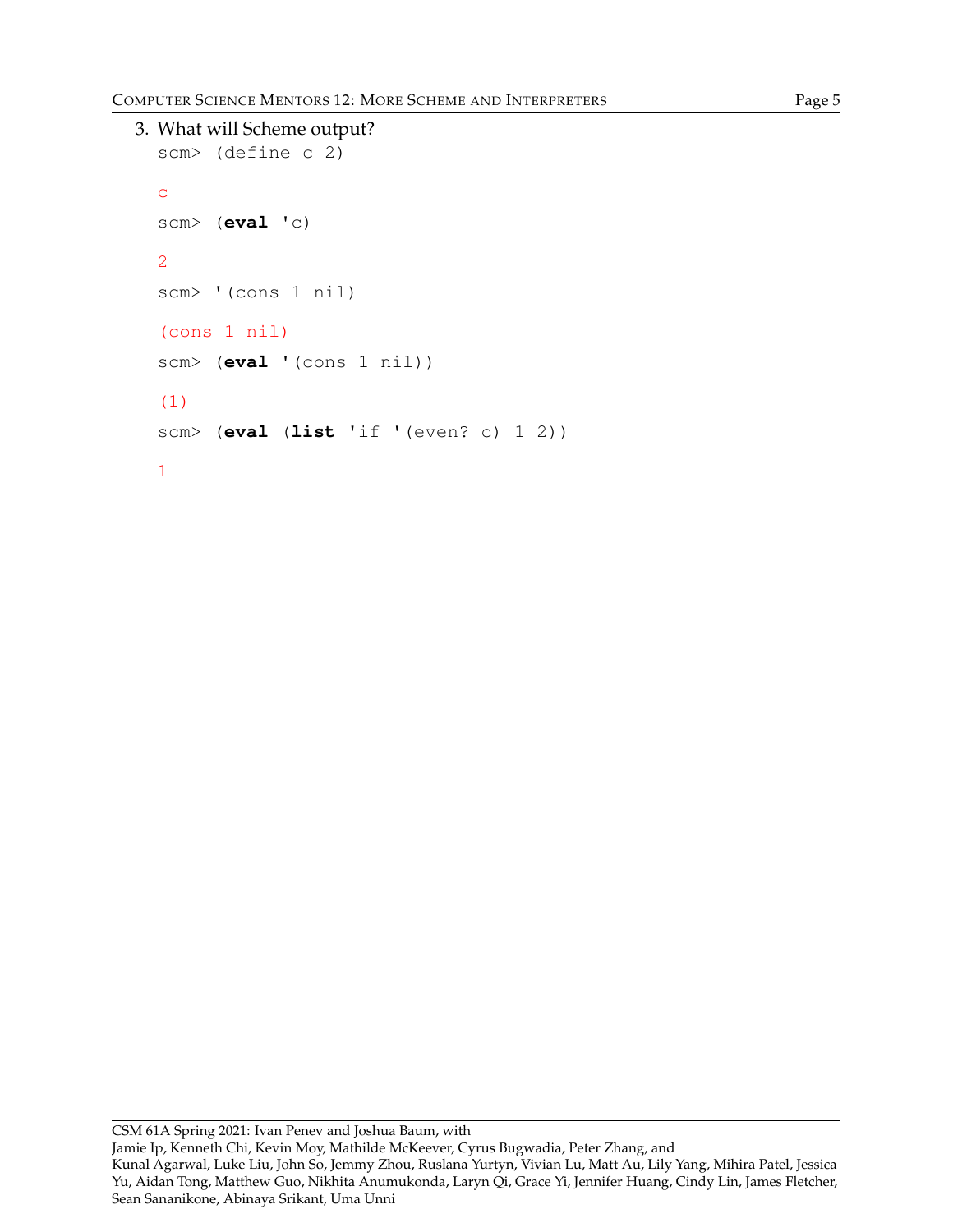## **2 Interpreters**

The following questions refer to the Scheme interpreter. Assume we're using the implementation seen in lecture and in the Scheme project.

1. What's the purpose of the read stage in a Read-Eval-Print Loop? For our Scheme interpreter, what does it take in, and what does it return?

The read stage returns a representation of the code that is easier to process later in the interpreter by putting it in a new data structure. In our interpreter, it takes in a string of code, and outputs a Pair representing an expression (which is really just the same as a Scheme list).

2. What are the two components of the read stage? What do they do?

The read stage consists of

- 1. The lexer, which breaks the input string and breaks it up into tokens (individual characters or symbols)
- 2. The parser, which takes that string of tokens and puts it into the data structure that the read stage outputs (in our case, a Pair).
- 3. Write out the constructor for the Pair object the read stage creates with the input string  $(detine (foo x) (+ x 1))$

Pair("define", Pair(Pair("foo", Pair("x", nil)), Pair(Pair("+", Pair("x", Pair(1, nil))), nil)))

4. For the previous example, imagine we saved that Pair object to the variable p. How could we check that the expression is a define special form? How would we access the name of the function and the body of the function?

We could check to see that it's a define special form by checking if  $p$ . first  $=$  " define".

We could get its name by accessing p.second.first.first and get the body of the function with p.second.second.first.

Jamie Ip, Kenneth Chi, Kevin Moy, Mathilde McKeever, Cyrus Bugwadia, Peter Zhang, and

Kunal Agarwal, Luke Liu, John So, Jemmy Zhou, Ruslana Yurtyn, Vivian Lu, Matt Au, Lily Yang, Mihira Patel, Jessica Yu, Aidan Tong, Matthew Guo, Nikhita Anumukonda, Laryn Qi, Grace Yi, Jennifer Huang, Cindy Lin, James Fletcher, Sean Sananikone, Abinaya Srikant, Uma Unni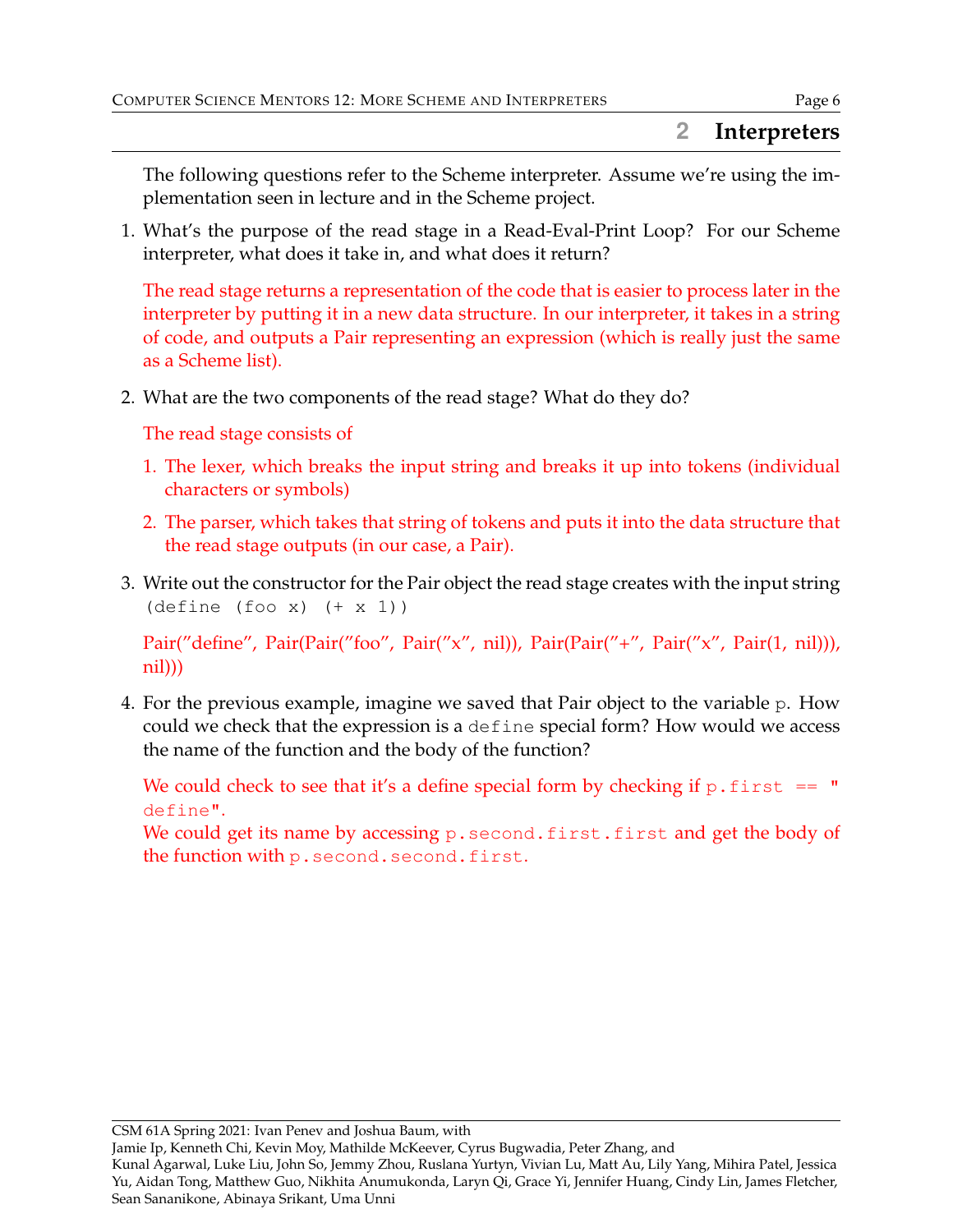```
5. Circle or write the number of calls to scheme_eval and scheme_apply for the code
  below.
  (i \textbf{f} 1 (+ 2 3) ((1 0))scheme_eval 1 3 4 6
   scheme_apply 1 2 3 4
  6 scheme_eval, 1 scheme_apply.
  (or #f (and (+ 1 2) 'apple) (- 5 2))
   scheme eval \t 6 8 9 10scheme_apply 1 2 3 4
  8 scheme_eval, 1 scheme_apply.
  (define (square x) (* x x))
  (+ (square 3) (- 3 2))
   scheme eval 2 5 14 24
   scheme_apply 1 2 3 4
  14 scheme_eval, 4 scheme_apply.
  (\text{define } (\text{add } x y) (+ x y))(add (- 5 3) (or 0 2))
  13 scheme_eval, 3 scheme_apply.
```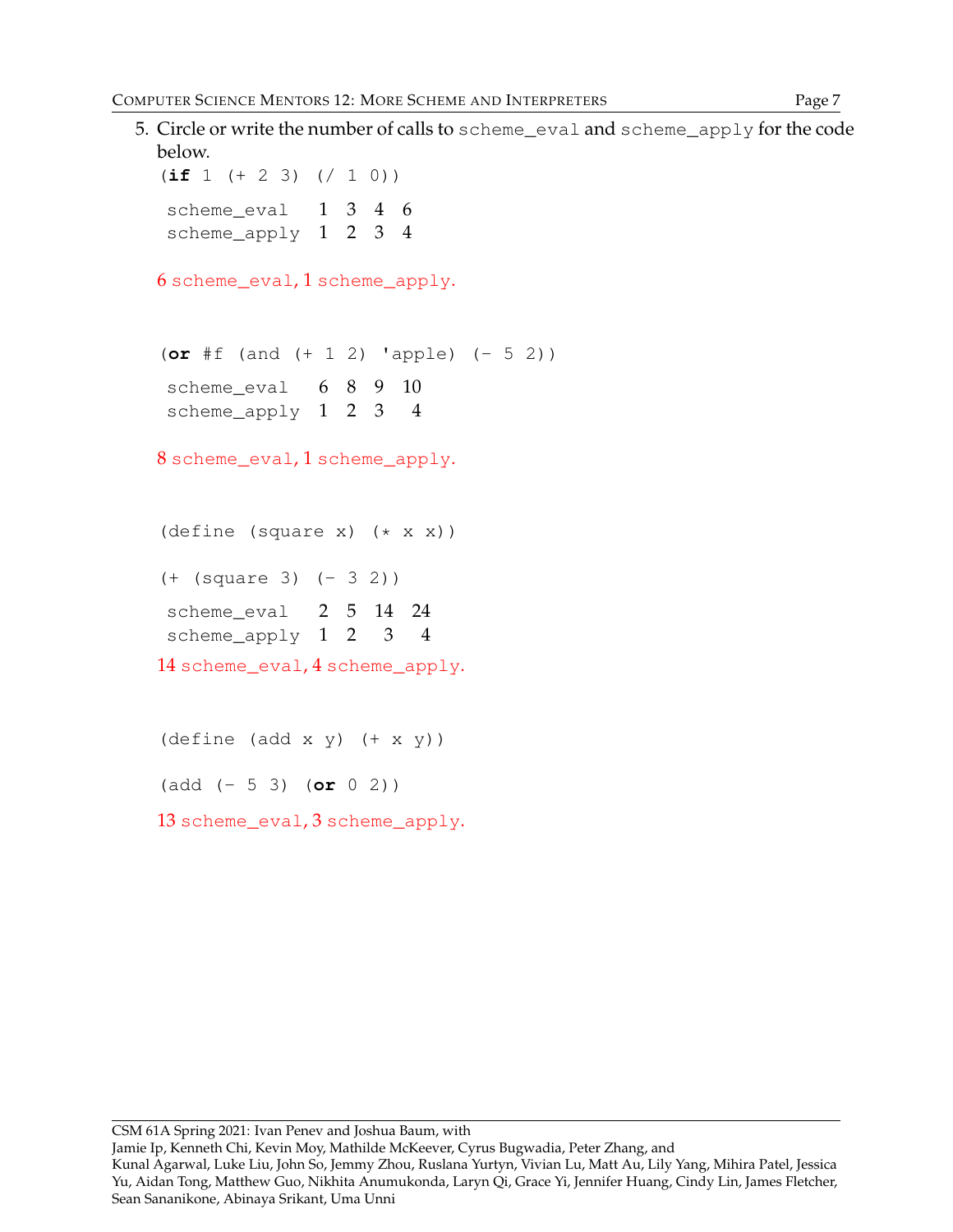# **3 Code Writing**

1. Define  $is$ -prefix, which takes in a list p and a list lst and determines if p is a prefix of lst. That is, it determines if lst starts with all the elements in p.

```
; Doctests:
scm> (is-prefix '() '())
#t
scm> (is-prefix '() '(1 2))
#t
scm> (is-prefix '(1) '(1 2))
#t
scm> (is-prefix '(2) '(1 2))
#f
; Note here p is longer than lst
scm> (is-prefix '(1 2) '(1))
#f
```

```
(define (is-prefix p lst)
```
#### CSM 61A Spring 2021: Ivan Penev and Joshua Baum, with Jamie Ip, Kenneth Chi, Kevin Moy, Mathilde McKeever, Cyrus Bugwadia, Peter Zhang, and Kunal Agarwal, Luke Liu, John So, Jemmy Zhou, Ruslana Yurtyn, Vivian Lu, Matt Au, Lily Yang, Mihira Patel, Jessica Yu, Aidan Tong, Matthew Guo, Nikhita Anumukonda, Laryn Qi, Grace Yi, Jennifer Huang, Cindy Lin, James Fletcher, Sean Sananikone, Abinaya Srikant, Uma Unni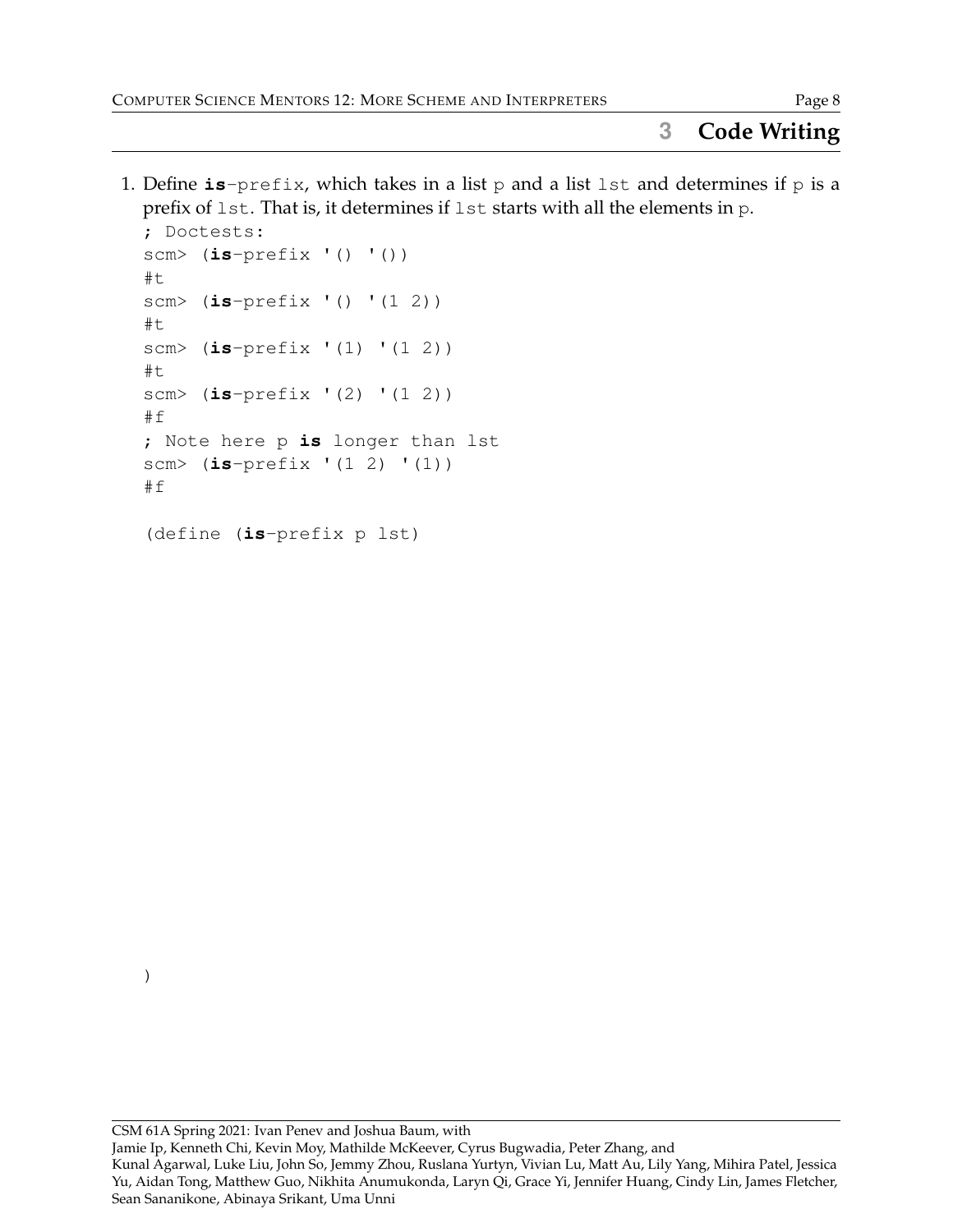```
COMPUTER SCIENCE MENTORS 12: MORE SCHEME AND INTERPRETERS Page 9
```

```
; is-prefix with nested if statements
(define (is-prefix p lst)
    (if (null? p)
        #t
        (if (null? lst)
            #f
            (and
                ( (car p) (car 1st))
                (is-prefix (cdr p) (cdr lst))))))
; is-prefix with a cond statement
(define (is-prefix p lst)
    (cond
        ((null? p) #t)
        ((null? lst) #f)
        (else (and (= (car p) (car lst))
            (is-prefix (cdr p) (cdr lst))))))
```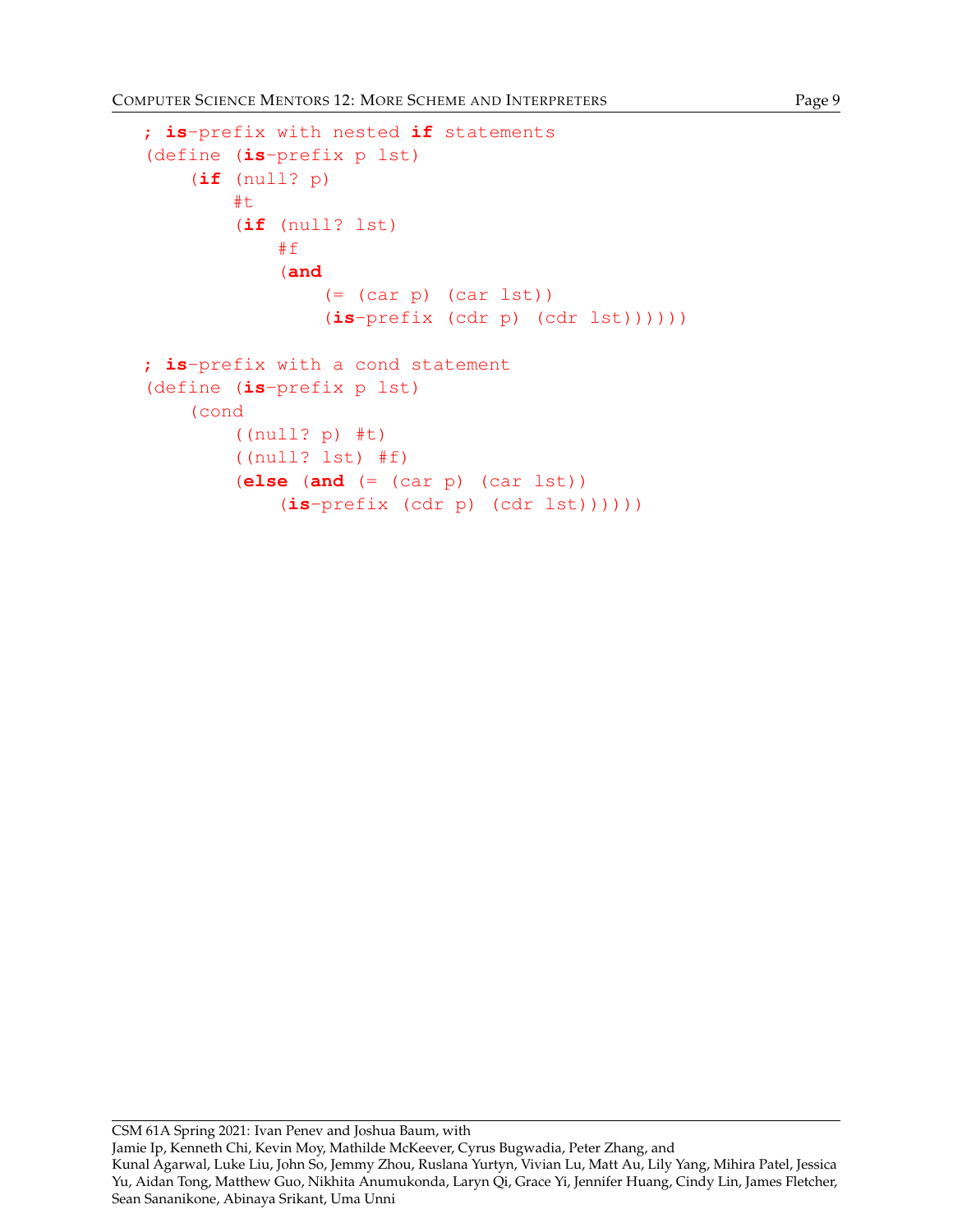2. Define **apply**-multiple which takes in a single argument function f, a nonnegative integer n, and a value  $x$  and returns the result of applying  $f$  to  $x$  a total of  $n$  times. ;doctests scm> (**apply**-multiple (**lambda** (x) (\* x x)) 3 2)

```
256
scm> (apply-multiple (lambda (x) (+ x 1)) 10 1)
11
scm> (apply-multiple (lambda (x) (* 1000 x)) 0 5)
5
```
(define (**apply**-multiple f n x)

```
)
(define (apply-multiple f n x)
     (i \nvert f \nvert = n \nvert 0)x
          (f (apply-multiple f (- n 1) x))))
Alternate solution:
(define (apply-multiple f n x)
     (i \nvert f \nvert = n \nvert 0)x
           (\text{apply--multiple f } (-n 1) (f x)))
```
CSM 61A Spring 2021: Ivan Penev and Joshua Baum, with

Jamie Ip, Kenneth Chi, Kevin Moy, Mathilde McKeever, Cyrus Bugwadia, Peter Zhang, and

Kunal Agarwal, Luke Liu, John So, Jemmy Zhou, Ruslana Yurtyn, Vivian Lu, Matt Au, Lily Yang, Mihira Patel, Jessica Yu, Aidan Tong, Matthew Guo, Nikhita Anumukonda, Laryn Qi, Grace Yi, Jennifer Huang, Cindy Lin, James Fletcher, Sean Sananikone, Abinaya Srikant, Uma Unni